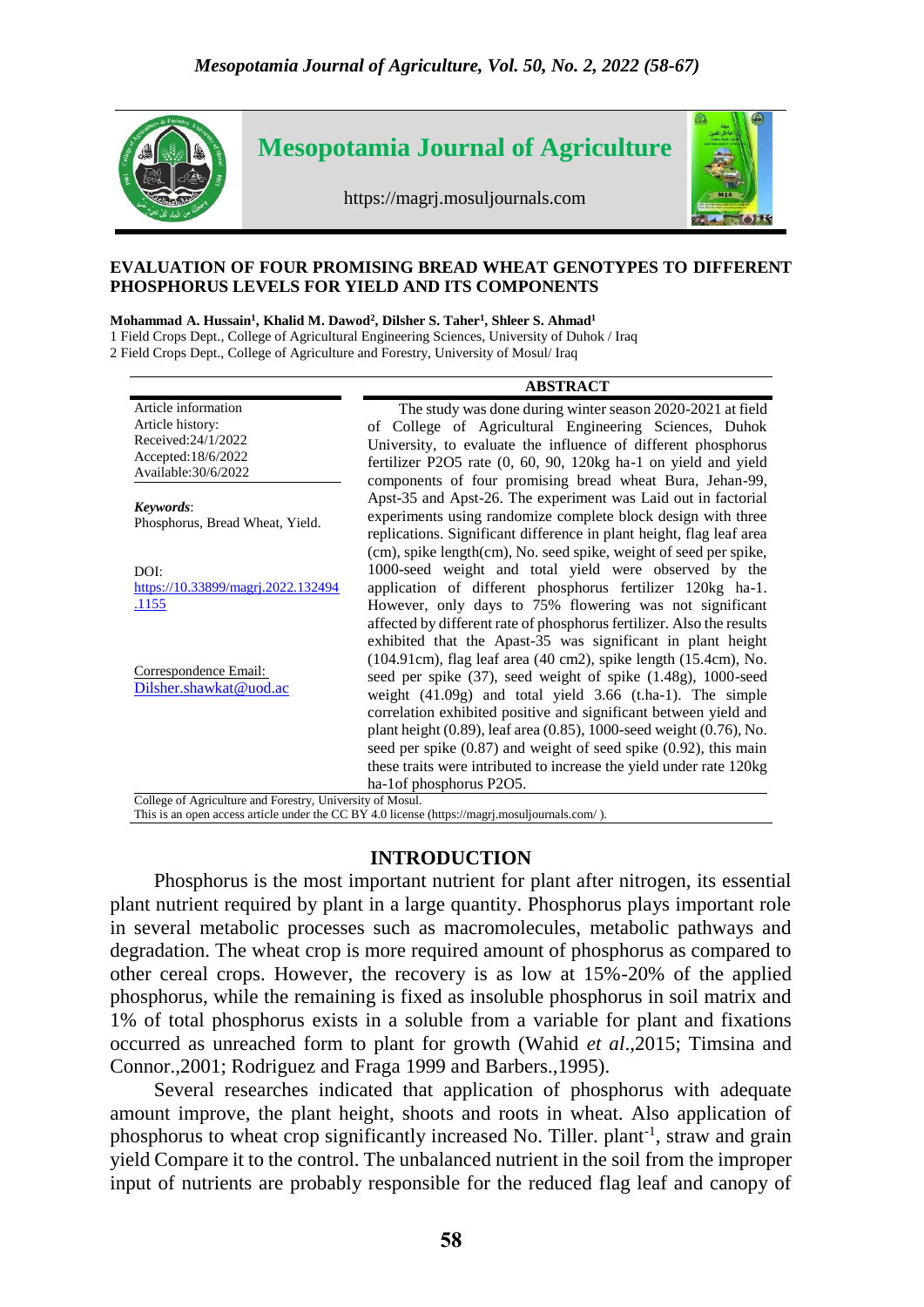photosynthetic traits and leaf area index and for the fast declining of flag leaf photosynthetic traits during grain filling, resulting in the reduced in grain yield. (Ali *et al*., 2012; Hussain *et al*.,2008; Karamanos *et al*.,2003 and Valizaden *et al*.,2002). Ortiz *etal*.,2002 revelated that phosphorus efficiency as the ability of genotypes to utilize the nutrient from the soil in the production of grain and biomass. Plant breeders in the world are making efforts to develop high yielding wheat genotypes which as significant and adaptive to a wide range of agro-climatic conditions. Also Sabri *et al*.,2002 revelated that 35% to 50% of bread wheat improvement has been attained through the introduction newly-developed genotypes. The objective of this study to estimate the bread wheat genotypes in producing maximum yield under different phosphorus levels.

### **MATERIALS AND METHODS**

 A broad wheat-field was carried out at the farm of field crops department, College of Agricultural Engineering Sciences, University of Duhok, during season 2020- 2021. The soil was characterized by loam texture, PH 7.6, low organic matter content  $(1.6\%)$ , high CaCO<sub>3</sub> (51%) and a variable P at 6.4mg kg (analyzed in soil laboratory at soil and water department). The average rainfall during the experimental period 35.10m. month. the monthly rainfall (mm) 2020-2021 was 25.1(Nov.), 40.5(Dec.) 83.0(Jan), 19.20(Feb.), 40.8(Mar.) and 2(Apr.) giving in total rainfall for the season of 210.6mm so that using supplementary irrigation (three irrigating to complete the growing season June and July. Experimental variable involved four levels of phosphorus  $(0, 60, 90$  and  $120$  kg.ha<sup>-1</sup>) applied in a banding at the planting date. Four wheat genotypes (Bura, Jehan-99, Apst-35 and Apst-26) were planted seeds were in  $30/11/2020$ . The sowing density was  $120$ kg.ha<sup>-1</sup>. The experiment was arranged in a factorial experiment using randomize complete block design (RCBD) with three replications, and 1/3 of the nitrogen was applied during planting; The remaining urea was applied with broadcast application as  $1/2$  (80kg ha<sup>-1</sup>) at tillering and  $1/2$  (80kg ha<sup>-1</sup>) at the booting stage. Each genotypes were planted in three row with 3 meter length and 0.20 m between rows, the total No. The total area of experiment was 0.40  $*3=1.2 \text{m}^2$ .

 The data collected from plant height, flag leaf area, spike length, seed weight of spike, 1000-seed weight, No. grain spike and grain yield. The data was analyzed statistically by Minitab. program and the mean differences among the treatment was compared by Duncan Multiple Range Test (DMRT).

### **RESULTS AND DISCUSSION**

 The analysis of variance revealed that bread wheat genotypes, phosphorus levels and their interaction significantly effect on plant height Table (5). Maximum plant height (104.91 cm) was recorded from Apast-35, while the maximum plant height  $(103.16 \text{ cm})$  was attained when phosphorus was applied at the rate of 120kg ha<sup>-1</sup>. The plant height increased linearly with increase the application of phosphorus. For interaction between bread wheat genotypes and phosphorus rate, the combination 120kg ha<sup>-1</sup> P<sub>2</sub>O<sub>5</sub> \* Apast-35 was recorded the higher value 116.0 cm, that is, an increase in plant height 23-8 percentage. From the result in the same table, it was found that the Apast-35 has exceeded in plant height at level of  $120kg$  ha<sup>-1</sup> phosphorus. Phosphorus plays an important role in an array of cellular processes. It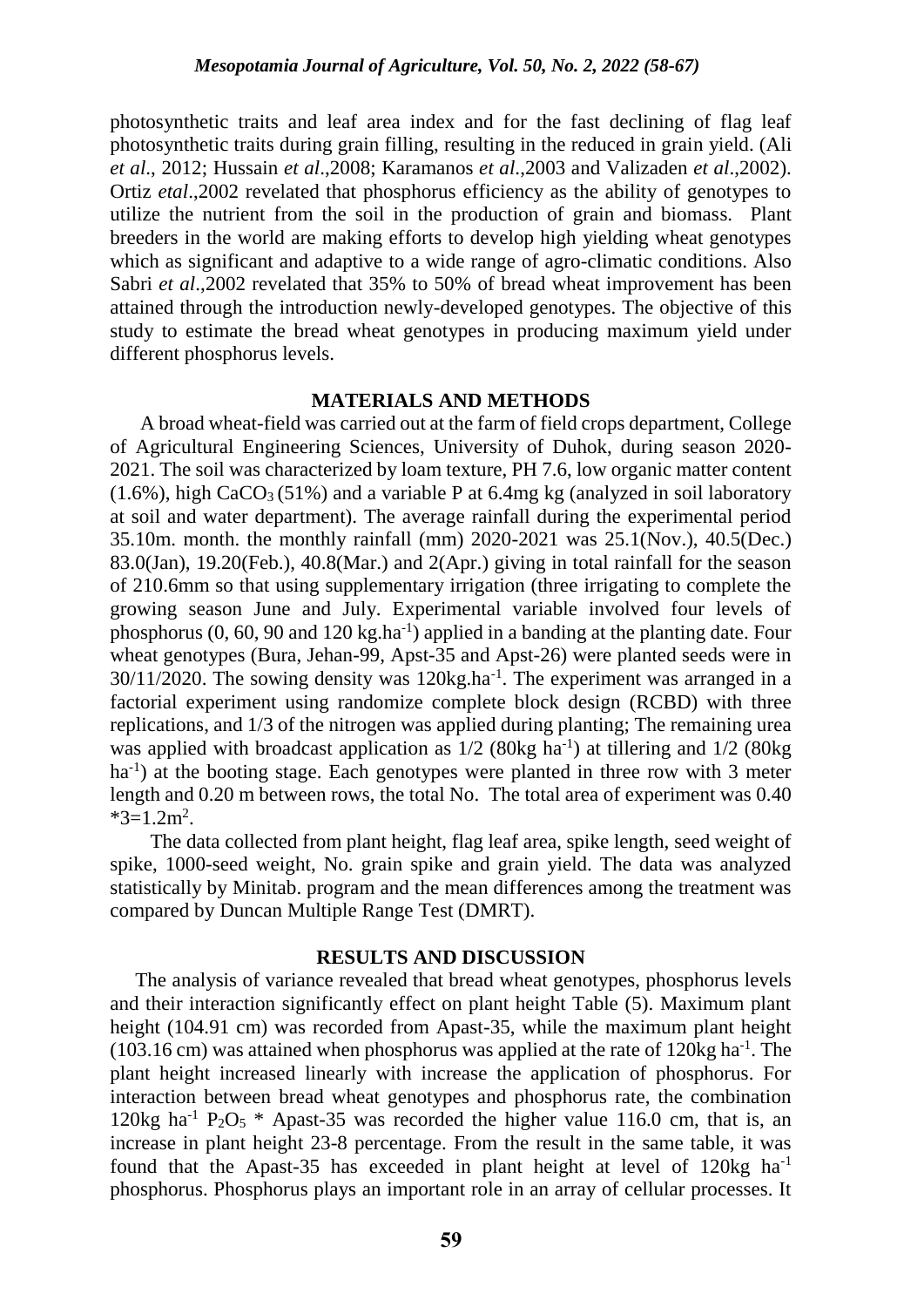also helps in cell division and enzyme activation. The above results are in confirmation with finding of Timsina and Connor,2001; Wahid *et al*.,2015 and Tilahun *et al*.,2020.

The mean of days to 75% flowering in indicated in Table 1. The main effect of bread wheat genotypes, phosphorus levels and their interaction had a highly significant ( $P < 0.001$ ) effect on days to 75% flowering of bread wheat genotypes Table 5. Significantly higher mean days to 75% flowering (132.1 days) was recorded from Apast-26. Zero application of phosphorus resulted in long days (134.3 days) to 50% flowering. The short days to 75% flowering (126.6 days) was observed in 120kg  $ha^{-1} P_2O_5$ . For interaction between the bread wheat genotypes and phosphorus levels, the combination zero P application and Apast-26 was obtained the higher value (139.6 days). This means that the different levels of phosphorus led to the early flowering and maturity. This result also in agreement with Hussain *et al*.,2008 ; Ali *et al* .,2012 and Melesse.,2017.

The main effect of bread wheat genotypes, phosphorus levels and their interaction had highly significant (P< 0.001) effect on flag leaf area Table 5. The data relating to flag leaf area influenced by different genotypes is presented in Table 2.

| Phosphorus<br>levels | ى<br>־כ<br>Plant height cm |          |             |        |             |             | Days to 75% flowering |        |             |             |
|----------------------|----------------------------|----------|-------------|--------|-------------|-------------|-----------------------|--------|-------------|-------------|
|                      | Bura                       | Jehan-   | Apast-      | Apast- | Mean        | Bura        | Jehan-                | Apast- | Apast-      | Mean        |
|                      |                            | 99       | 35          | 26     |             |             | 99                    | 35     | 26          |             |
| $\theta$             | 82.6                       | 86.0h    | 88.3        | 82.3 I | 84.83       | 128.6       | 138.0                 | 131.0  | 139.6       | 134.3       |
|                      |                            |          | gh          |        |             | ef          | b                     | cd     | a           | a           |
| 60                   | 93.3                       | $90.3$ g | 104.0       | 86.0h  | 93.41       | 123.3       | 128.0                 | 121.3  | 129.6       | 125.5       |
|                      |                            |          | $\mathbf c$ |        | $\mathbf c$ |             |                       | k      | de          | $\mathbf c$ |
| 90                   | 96.3                       | 95.6     | 111.33      | 97.0   | 100.83      | 127.3       | 130.0                 | 124.3  | 127.6       | 127.3       |
|                      | de                         | ef       | b           | De     | b           | fg          | de                    | 11     | fg          | b           |
| 120                  | 94.6                       | 99.0 d   | 116.0       | 103.0  | 103.16      | 125.6       | 126.3                 | 123.0  | 131.6       | 126.6       |
|                      | ef                         |          | a           |        | a           | hi          | gh                    |        | $\mathbf c$ | b           |
| Mean                 | 91.75                      | 92.75    | 104.91      | 92.08  |             | 126.2       | 130.5                 | 124.9  | 132.1       |             |
|                      | b                          | b        | a           | b      |             | $\mathbf c$ | b                     | d      | a           |             |

Table (1): Effect of bread wheat genotypes, phosphorus levels and their interaction on plant height and days to 75% flowering.

The values followed by different letters in the same column differ from each other's at probability 5% level.

The largest leaf area  $(40.0 \text{ cm}^2)$  was recorded from Apast-35 bread wheat genotypes, while the smallest  $(27.6 \text{ cm}^2)$  was obtained from Bura. For the phosphorus levels, the rate 120kg.ha<sup>-1</sup> recorded the higher value (35.4 cm<sup>2</sup>) and the lower value  $(28.2 \text{ cm}^2)$  was obtained by zero phosphorus application. Regarding to interaction between bread wheat genotypes and phosphorus levels, the combination 120kg ha<sup>-1  $*$ </sup> Apast-35 had the higher value  $(46.4 \text{ cm}^2)$ . From the results in the same table, an adequate quantity from available source of phosphorus is vital for the growth and increase the division of cell plant and due to increase leaf area. The effect of bread wheat genotypes, phosphorus levels and their interaction on spike length was presented in Table 5. Spike length varied due to bread wheat genotypes, the maximum value (15.4 cm) was obtained from Apast-35, whereas the minimum values were recorded from Bura and Jehan-99 (12 cm), also the influence of phosphorus rate in spike length, the rate  $120$ kg ha<sup>-1</sup> recorded the higher value (14.0 cm) at an increase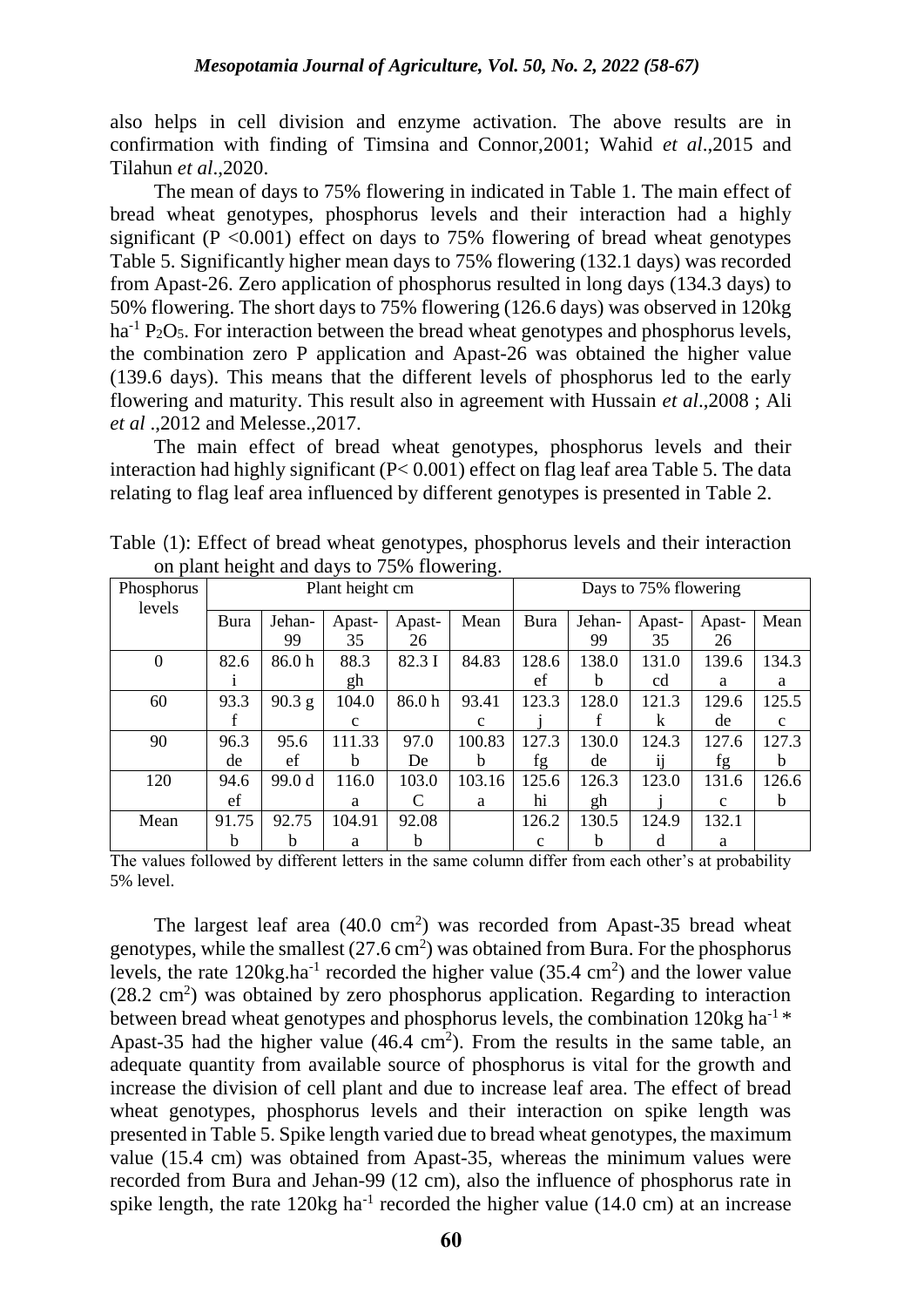rate 23.5% significant effect was observed on the interaction effect of bread wheat genotypes and phosphorus levels, the higher value (16.3 cm) was recorded by combination  $120kg \cdot ha^{-1}$  \* Apast-35 similar results were obtained by Moushumi *etal*.,2018 and Debele.,2021.

 No. grain per spike was highly significant over different phosphorus levels Table 5. The highest No. grains per spike  $(36.9)$  from 120k. ha<sup>-1</sup> showed and the lowest (28.5) from no phosphorus application Table 3. For the effect of bread wheat genotypes was found to be highly significant Table 5. The highest No. grains per spike (37.0) was recorded from Apast-35, while the lowest value (33.0) was obtained from Bura. For the effect of interaction, significant difference was observed in terms. The highest No. grain spike (43.0) was recorded from combination  $120$ kg.ha<sup>-1</sup> \* Apast-35, Whereas the lowest value (25.3) was obtained from combination Apast-26 and zero phosphorus application.

Table (2): Influence of bread wheat genotypes, phosphorus levels and their interaction on flag leaf area and spike length.

| Phosphorus                      |             |                   | Flag leaf area (cm) |                 | $\circ$      | Spike length (cm) |                   |                   |                  |             |
|---------------------------------|-------------|-------------------|---------------------|-----------------|--------------|-------------------|-------------------|-------------------|------------------|-------------|
| Levels<br>$Kg$ ha <sup>-1</sup> | <b>Bura</b> | Jehan-            | Apast-              | Apast-          | Mean         | Bura              | Jehan-            | Apast-            | Apast-           | Mean        |
|                                 |             | 99                | 35                  | 26              |              |                   | 99                | 35                | 26               |             |
| $\theta$                        | 24.6        | 29.8h             | 35.7 d              | 22.8 L          | 28.2         | 10.0              | 10.0 <sub>g</sub> | 14.0 <sub>d</sub> | 9.0 <sub>h</sub> | 10.7        |
|                                 | k           |                   |                     |                 | c            | g                 |                   |                   |                  | $\mathbf c$ |
| 60                              | 26.7        | 29.7h             | 37.9 c              | $30.6\text{ g}$ | 31.2         | 12.0              | 11.3 ef           | 15.3              | 10 <sub>g</sub>  | 12.2        |
|                                 |             |                   |                     |                 | $\mathbf{c}$ | e                 |                   | bc                |                  | b           |
| 90                              | 28.7        | $30.8\text{ g}$   | 39.3 <sub>b</sub>   | $30.8\text{ g}$ | 32.5         | 12.0              | 12.0 e            | 16.0              | $10.6$ fg        | 12.6        |
|                                 |             |                   |                     |                 | b            | e                 |                   | ab                |                  | $\mathbf b$ |
| 120                             | 30.5        | 32.9 e            | 46.4a               | 31.8f           | 35.4         | 14.3              | 14.6              | 16.3a             | $10.6$ fg        | 14.0        |
|                                 | g           |                   |                     |                 | a            | d                 | cd                |                   |                  | a           |
| Mean                            | 27.6        | 30.8 <sub>b</sub> | 40.0a               | 29.0c           |              | 12.0              | 12.0 <sub>b</sub> | 15.4a             | 10.1c            |             |
|                                 | d           |                   |                     |                 |              | b                 |                   |                   |                  |             |

The values followed by different letters in the same column differ from each other at probability 5% level.

Bread wheat genotypes, phosphorus levels and interaction between them were highly significant effect on weight of seed spike. The effect of different levels of phosphorus on weight of seed spike, the higher value (1.47g) was obtained from Apast-35. For interaction between genotypes and phosphorus levels, the combination  $120$ kg.ha<sup>-1</sup> \* Apast-35 had higher value  $(1.80g)$ . the result indicated that P-fertilizer and genotypes significantly increased No. seed per spike and weight of seed spike. The increase in phosphorus application and the response of wheat genotypes lead to an improvement in the root system and plant growth, especially the flag leaf area in the photosynthesis, which caused an increase in the No. grain per spike and weight of seed spike. These results are similar the finding of Shawl *et al*.,2021 and Bairwa *et al*.,2018. The results clear that, the phosphorus fertilizer has positive effect on yield components of bread wheat genotypes.

Genotypes of bread wheat, phosphorus levels and interaction between them were highly significantly ( $P < 0.001$ ) on thousand grain weight Table 5. The higher mean values (41.09 g) was obtained from Apast-36 followed by Jehan-99 (35.30g). for the phosphorus levels effect the higher value (38.07g) was observed from 120kg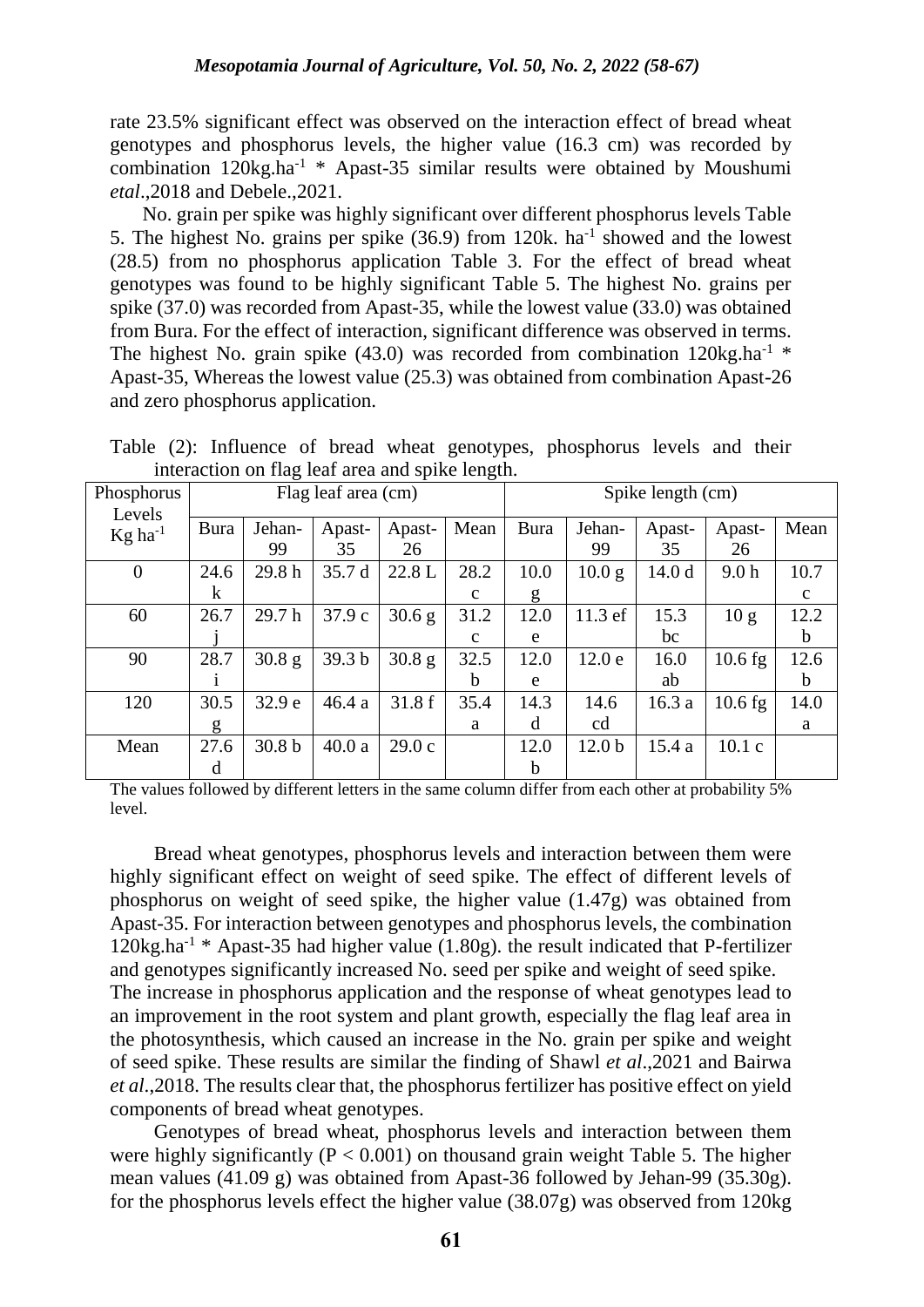$ha^{-1}$  while the lowest value (31.56g) was recorded from zero phosphorus application. Concerning the interaction between wheat genotypes and phosphorus levels, the combination 120kg ha<sup>-1</sup> \* Apast-36 was recorded the highest value (44.59g), whilst the lowest value (26.73) was obtained from combination Bura \* zero phosphorus application Table 4. The main total yield of bread wheat genotypes is indicated in Table 4.

| ‴ F ∃                           |      |           |                    |        |              |                            |                   |                   |        |              |  |
|---------------------------------|------|-----------|--------------------|--------|--------------|----------------------------|-------------------|-------------------|--------|--------------|--|
| Phosphorus                      |      |           | No. seed per spike |        |              | Weight of seed spike $(g)$ |                   |                   |        |              |  |
| Levels<br>$Kg$ ha <sup>-1</sup> | Bura | Jehan-    | Apast-             | Apast- | Mean         | Bura                       | Jehan-            | Apast-            | Apast- | Mean         |  |
|                                 |      | 99        | 35                 | 26     |              |                            | 99                | 35                | 26     |              |  |
| $\overline{0}$                  | 29.3 | 28.0      | 31.6               | 25.3 L | 28.5         | 0.78                       | 0.88k             | 1.22e             | 0.78L  | 0.92         |  |
|                                 | Jk   | K         | gh                 |        | $\mathbf c$  | L                          |                   |                   |        | d            |  |
| 60                              | 32.3 | $30.0$ Ij | 35.6               | 28.6   | 31.6         | 0.95                       | 1.01i             | 1.38c             | 0.94 i | 1.07         |  |
|                                 | h    |           | cd                 | jk     | $\mathbf{c}$ |                            |                   |                   |        | $\mathbf{c}$ |  |
| 90                              | 34.0 | 31.0      | 37.6 <sub>b</sub>  | 31.0   | 33.4         | 1.05                       | $1.14\text{ g}$   | 1.53 <sub>b</sub> | 1.06h  | 1.10         |  |
|                                 | ef   | Hi        |                    | hi     | h            | h                          |                   |                   |        | b            |  |
| 120                             | 36.6 | 35.0      | 43.0a              | 33.0   | 36.9         | 1.17                       | 1.38c             | 1.80a             | 1.33d  | 1.47         |  |
|                                 | bc   | De        |                    | fg     | a            | f                          |                   |                   |        | a            |  |
| Mean                            | 33.0 | 31.0      | 37.0 a             | 29.5d  |              | 0.99                       | 1.10 <sub>b</sub> | 1.48 a            | 1.03c  |              |  |
|                                 | b    | C         |                    |        |              | d                          |                   |                   |        |              |  |

Table (3): Effect of bread wheat genotypes, phosphorus levels and their interaction on No. seed per spike and weight of seed spike.

The values followed by different letters in the same column differ from each others at probability 5% level.

Main effect of genotypes, phosphorus levels and their interaction had significantly effect on total yield Table 5. Application of  $120$ kg.ha<sup>-1</sup> of phosphorus was recorded the higher value  $(3.32 \text{ t.ha}^{-1})$  while the lowest value  $(2.42 \text{ t/ha})$  was observed from zero phosphorus application. For the bread wheat genotypes, the higher value (3.66 t.ha<sup>-1</sup>) was obtained from Apast-35, whereas the lowest value  $(2.47 \text{ t.ha}^{-1})$  was recorded from Apast-26. Regarding the interaction between bread wheat and phosphorus level, the higher value  $(4.01 \text{ t.ha}^{-1})$  was recorded from combination 120kg ha<sup>-1\*</sup> Apast-35, while the minimum value  $(1.82 \text{ t.ha}^{-1})$  was obtained from combination Apast-26 and zero phosphorus application or control. Application of phosphorus an adequate quantity from available source is vital for the yield and quality of wheat. An emphasis should be given on the efficient use of P fertilizer in order to maintain sustainable wheat production.

 Application of adequate amount of phosphorus improves wheat grain yield. Thus, there is a need to apply the adequate level of phosphorus for obtaining higher yield with a good quality product of wheat. Also from the results in the Table 4. The Apast-36 was significant in the most of yield components such as 1000 grain weight, No. grain per spike and weight of grain spike and gave the higher yield at 120kg ha-1 phosphorus level. These results are supported by the finding of Shawl *et al*.,2021; Moushumi *et al*.,2018; Bairwa *et al*.,2018 and Hussain *et al*.,2017.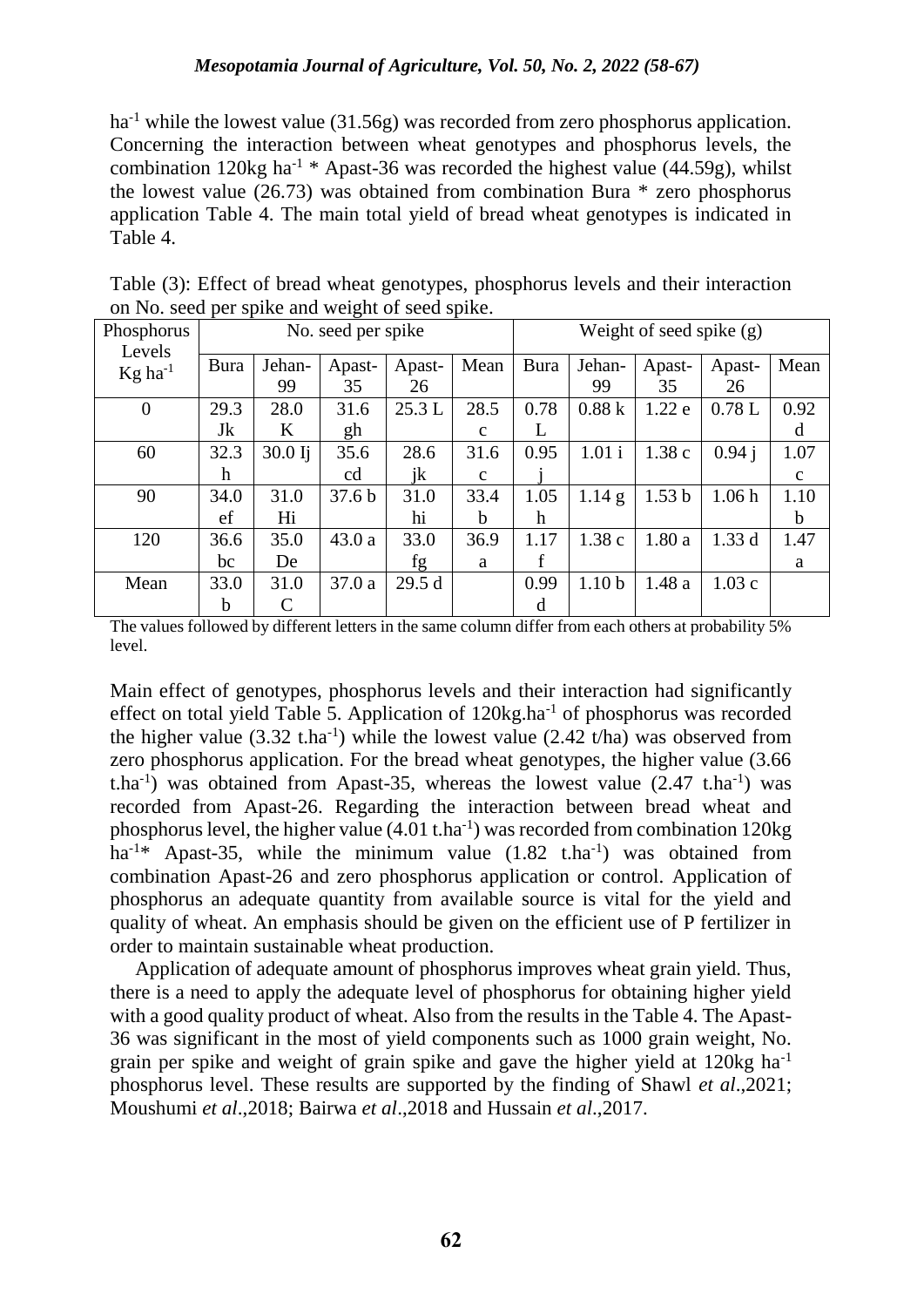| Phosphorus                      |       |         | 1000-seed weight $(g)$ |                   | Total yield T.ha <sup>-1</sup> |                   |                    |                   |          |              |
|---------------------------------|-------|---------|------------------------|-------------------|--------------------------------|-------------------|--------------------|-------------------|----------|--------------|
| Levels<br>$Kg$ ha <sup>-1</sup> | Bura  | Jehan-  | Apast-                 | Apast-            | Mean                           | <b>Bura</b>       | Jehan-99           | Apast-            | Apast-   | Mean         |
|                                 |       | 99      | 35                     | 26                |                                |                   |                    | 35                | 26       |              |
| 0                               | 26.73 | 31.30   | 38.16                  | $31.56 \text{ k}$ | 31.94                          | 2.28 i            | 2.45h              | 3.12d             | $1.82$ j | 2.42         |
|                                 | N     | k       | e                      |                   | d                              |                   |                    |                   |          | d            |
| 60                              | 28.91 | 34.53   | 39.78                  | 33.69 i           | 34.23                          | 2.77f             | $2.60$ g           | 3.63 <sub>b</sub> | 2.14 i   | 2.78         |
|                                 | M     | h       | $\mathbf{c}$           |                   | c                              |                   |                    |                   |          | $\mathbf{c}$ |
| 90                              | 30.64 | 36.59 f | 41.85                  | 35.72 g           | 36.20                          | 2.90              | 2.81 f             | 3.90a             | 2.54     | 3.04         |
|                                 |       |         | b                      |                   | h                              | ef                |                    |                   | gh       | b            |
| 120                             | 32.71 | 38.77   | 44.59                  | 36.23             | 38.07                          | 2.98 <sub>e</sub> | 2.90 <sub>ef</sub> | 4.01a             | 3.37 c   | 3.32         |
|                                 |       | d       | a                      | fg                | a                              |                   |                    |                   |          | a            |
| Mean                            | 29.75 | 35.30   | 41.09                  | 34.30c            |                                | 2.73 <sub>b</sub> | 2.69 <sub>b</sub>  | 3.66a             | 2.47c    |              |
|                                 |       | b       | a                      |                   |                                |                   |                    |                   |          |              |

Table (4): Influence of bread wheat genotypes, phosphorus levels and their interaction on 1000-seed weight and total yield T.ha<sup>-1</sup>.

The values followed by different letters in the same column differ from each others at probability 5% level.

The simple correlation coefficient between yield and yield components and some growth parameters were presented in Table 6. The results revelated that significant positive correlation was detected between total grain and plant height (0.897), Leaf area 0.872, Spike length 0.854, 1000-seed weight 0.765, No. seed spike (0.878) and weight of seed per spike 0.922, while the weight of seed spike was significant correlated with plant height (0.922), Leaf area (0.933) Spike length 0.856, 1000-seed weight (0.911) and No. seed per spike (0.890). the 1000-seed weight was correlated with plant height (0.787), Leaf area (0.912) Spike length (0.744).

Table (5): Analysis of variance for yield and some growth parameter of bread wheat genotypes under different phosphorus levels.

| S.O.V       | d.f |            | M.s        |               |           |            |                      |           |          |  |  |  |
|-------------|-----|------------|------------|---------------|-----------|------------|----------------------|-----------|----------|--|--|--|
|             |     | Plant      | Days to    | Leaf area     | Spike     | No. of     | Weight               | 1000-     | Yield    |  |  |  |
|             |     | height     | 75%        | $\text{cm}^2$ | length    | seed per   | of seed              | seed      | T/ha.    |  |  |  |
|             |     | cm         | flowering  |               | cm        | spike      | per                  | weight    |          |  |  |  |
|             |     |            |            |               |           |            | spike                | (g)       |          |  |  |  |
|             |     |            |            |               |           |            | (g)                  |           |          |  |  |  |
| Replication | 2   | 6.43       | 0.77       | 0.25          | 0.64      | 1.08       | 0.001                | 0.32      | 0.038    |  |  |  |
| Phosphorus  | 3   | $**791.36$ | **189.02   | $**106.30$    | $**21.50$ | $**145.18$ | $*$ $*$ 0.54         | $*83.25$  | $**1.74$ |  |  |  |
| (P)         |     |            |            |               |           |            |                      |           |          |  |  |  |
| Varieties   | 3   | $**487.63$ | $**142.74$ | $**371.60$    | $**57.38$ | $**127.02$ | $*$ <sup>0.60</sup>  | $*261.06$ | $**3.37$ |  |  |  |
| (V)         |     |            |            |               |           |            |                      |           |          |  |  |  |
| $P_XV$      | 9   | $**45.80$  | $**14.59$  | $**11.94$     | $**1.51$  | $*2.78$    | $*$ <sup>0.005</sup> | $**1.05$  | $**0.16$ |  |  |  |
| Error       | 30  | 3.17       | 0.66       | 0.10          | 0.26      | 0.70       | 0.0001               | 0.09      | 0.007    |  |  |  |
| Total       | 47  |            |            |               |           |            |                      |           |          |  |  |  |

\*, significant at 0.05 level

\*\*, significant at 0.01 level

From the results in table 6 , selection should be made for increased yield because the yield depend on the yield components such 1000-seed weight, No. seed per spike and spike length and also in this study grain yield had the highest communality and consequently the high relative contribution in wheat grain yield, present findings are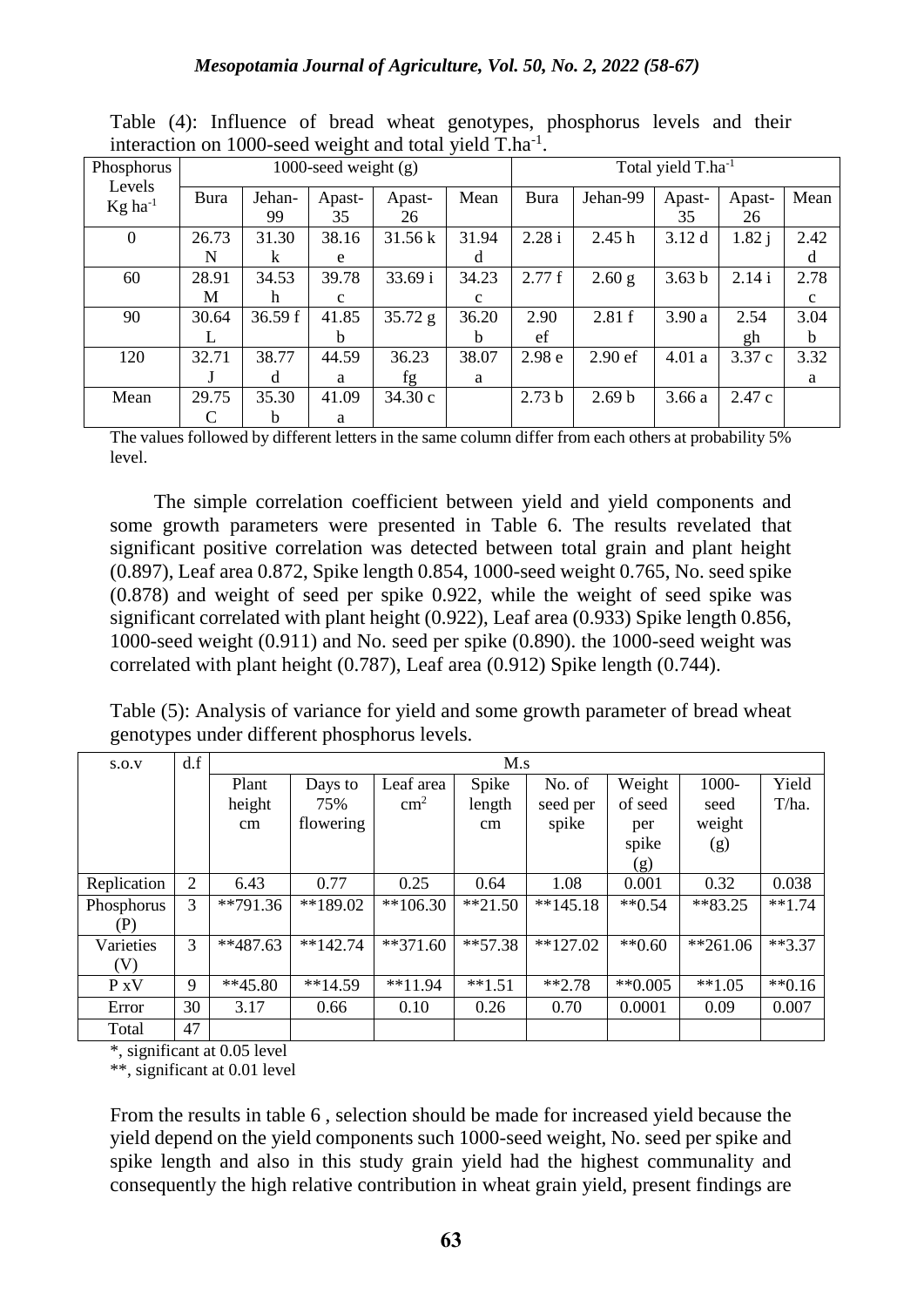in confirmation with Ebrahim nejad and Rameeh.,2016; and Mohammed and Mohammed 2020.

|                 | Plant     | Leaf area  | Spike      | Days to     | 1000-      | No.   | Weight     |
|-----------------|-----------|------------|------------|-------------|------------|-------|------------|
|                 | height    | cm         | length     | 75%         | seed       | seed  | of seed    |
|                 | traits    |            | cm         | flowering   | weight     | spike | spike      |
|                 |           |            |            |             |            |       | (g)        |
| Leaf area $cm2$ | $**$      |            |            |             |            |       |            |
|                 | 0.828     |            |            |             |            |       |            |
| Spike length    | $**$      | ** $0.821$ |            |             |            |       |            |
| cm              | 0.755     |            |            |             |            |       |            |
| Days to 75%     | ** _      | ** _       | ** _       |             |            |       |            |
| flowering       | 0.642     | 0.536      | 0.706      |             |            |       |            |
| 1000-seed       | $**0.787$ | ** $0.912$ | ** $0.744$ | ** $-0.390$ |            |       |            |
| weight          |           |            |            |             |            |       |            |
| No. seed spike  | $**$      | ** $0.815$ | $** 0.865$ | ** $-0.750$ | ** $0.673$ |       |            |
|                 | 0.872     |            |            |             |            |       |            |
| Weight of seed  | $**$      | ** $0.933$ | $** 0.856$ | ** $-0.583$ | $** 0.911$ | $**$  |            |
| spike           | 0.922     |            |            |             |            | 0.890 |            |
| Total yield     | $**$      | $** 0.872$ | $** 0.854$ | ** $-0.640$ | $** 0.765$ | **    | ** $0.922$ |
|                 | 0.897     |            |            |             |            | 0.878 |            |

Table (6): Simple correlation coefficient between yield and studied traits.

\*, significant at 0.05 level

\*\*, significant at 0.01 level

# **CONCLUSION**

Wheat is a dominant crop in the Kurdistan region the phosphorus is very important for wheat production so that the application of 90 and 120 kg ha<sup>-1</sup>  $P_2O_5$  increase the yield and yield components and the Apst-35 was a good response to different phosphorus levels and the highest yield was observed at  $120 \text{kg} P_2O_5$ .

# **ACKNOWLEDGEMENT**

Thanks are due to the Duhok Agricultural Research Center for providing bread wheat germplasm and technical support.

Thanks are due to College of Agricultural Engineering Sciences to done this Research.

# **CONFLICT TO INTEREST**

On behalf of all co-authors, the corresponding author declare that there is no conflict of interest in this paper.

**تقويم اربعة تراكيب وراثية الواعدة من حنطة الخبز للحاصل و مكوناته تحت تأثير اربعة مستويات من السماد الفوسفاتي**  $^{-1}$  علي حسين الفلاحي $^{-1}$  خالد محمد داوود $^{-2}$  دلشير شوكت طاهر <sup>1</sup>قسم المحاصيل الحقلية –كلية علوم الهندسة الزراعية- جامعة دهوك- دهوك- العراق <sup>2</sup>قسم المحاصيل الحقلية - كلية الزراعة والغابات - جامعة الموصل- الموصل- العراق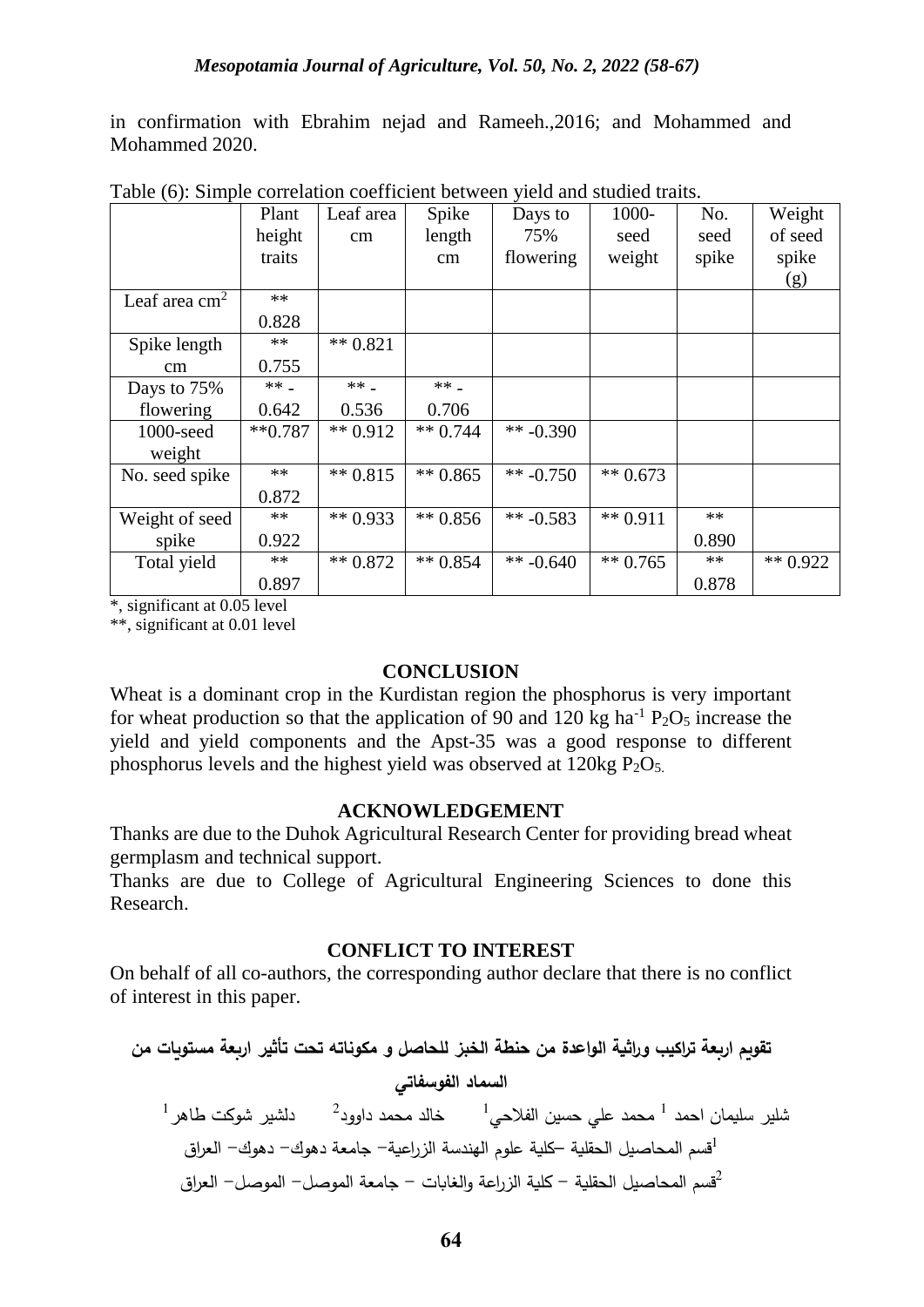### **الخالصة**

أُجريت الدراسة خلال الموسم الشتوي من عام 2021–2020 في كلية علوم الهندسة الزراعية جامعة دهوك لتقدير تأثير اربعة مستويات من السماد الفوسفاتي على الحاصل ومكوناته ألربعة تراكيب الوراثية متفوقة من حنطة الخبز. أستخدام تصميم القطاعات العشوائية الكاملة RCBD وبثالث مكررات، أظهرت النتائج وجود فروقات معنوية في صفة ألرتفاع النبات والمساحة الورقية و طول السنبلة وعدد البذور في السنبلة و وزن السنبلة ووزن الف حبة والحاصل الكلي وعند اضافة 120 كغ\ه باستثناء عدد االيام من الزراعة الى ٪٧٥ تزهير كما أظهرت النتائج تفوق الصنف -35Apast في ارتفاع النبات )104.91 سم( و المساحة الورقية)40 سم٢( وطول السنبلة (15.4 سم) وعدد البذور في السنبلة (37) ووزن السنبلة (1.48 غرام) و وزن الف حبة (41.09 غرام) و الحاصل الكلي 3.66طن/ هكتار . أظهر معامل الإرتباط البسيط (r) علاقة معنوية وموجبة بين الحاصل وارتفاع النبات بلغ )0.89( والمساحة الورقية )0.85( ووزن ألف بذرة )0.76( وعدد البذور في السنبلة )0.87( ووزن السنبلة )0.92( ذلك يعني ان هذه الصفات ساهمت مساهمة فعالة في زيادة الحاصل تحت مستويات المختلفة من السماد الفوسفاتي.

**الكلمات الدالة**: فسفور، حنطة الخبز، الحاصل.

### **REFERENCES**

- Ali, A, Khaliq. T, Ahmed. A and Rassul. F. (2012). How wheat response to phosphorus in the field. A review*. Crop and Environment.* 3(2-1),71-76. <https://n9.cl/1pcac>
- Bairwa. DD, Modhvadia. J. M and V. Bhadu. (2018). Response of bread wheat to phosphorus and sulphur fertilization. *International Pure and Applied Bio Science.* 6(6),354-357.<http://dx.doi.org/10.18782/2320-7051.7025>
- Barber, S.A. (1995) Soil Nutrient Bioavailability: A Mechanistic Approach. 2nd Ed. John Wiley, New York.<https://doi.org/10.1017/S0021859600073238>
- Debele RD(2021): Effect of nitrogen, phosphorus and sulfur nutrients on growth and yield attributes of bread wheat. *Journal of Ecology and Natural Resources*. 5(1), 355-365.<https://doi.org/10.23880/jenr-16000230>
- Ebrahimnejad. S and Rameeh. V. (2016). Correlation and factor analysis of grain yield and some important components characters in spring bread wheat genotypes. *Cercetari Agronomic in Moldova*. 1(65),5-15. [http://dx.doi.org/](http://dx.doi.org/%2010.1515/cerce-2016-0001)  [10.1515/cerce-2016-0001](http://dx.doi.org/%2010.1515/cerce-2016-0001)
- Fatih A. Hasen S. (2018) Effect of different types and levels of phosphorus fertilizers on growth and yield for two varieties of wheat (*Triticum aestivum* L.). *Mesopotamia journal of Agriculture.* 46(1), 257-264. http://dx.doi.org /10.33899 / magrj.2018.161505
- Hussain. M. A; Dohuk. M.S.S and Rekani O. A. O. (2017). Effect of phosphate fertilizer on growth and yield of five cultivars bread wheat*. The Iraqi Journal of Agriculture Sciences.* 8(48):1796-1804. [https://doi.org/ 10.36103](https://doi.org/%2010.36103%20/ijas.v48i6%20B.283)  [/ijas.v48i6%20B.283](https://doi.org/%2010.36103%20/ijas.v48i6%20B.283)
- Hussain. N, Khan. M. B and Ahmed.R. (2008). Influence of phosphorus Application and sowing time on performance of wheat in calcareous soil. *International*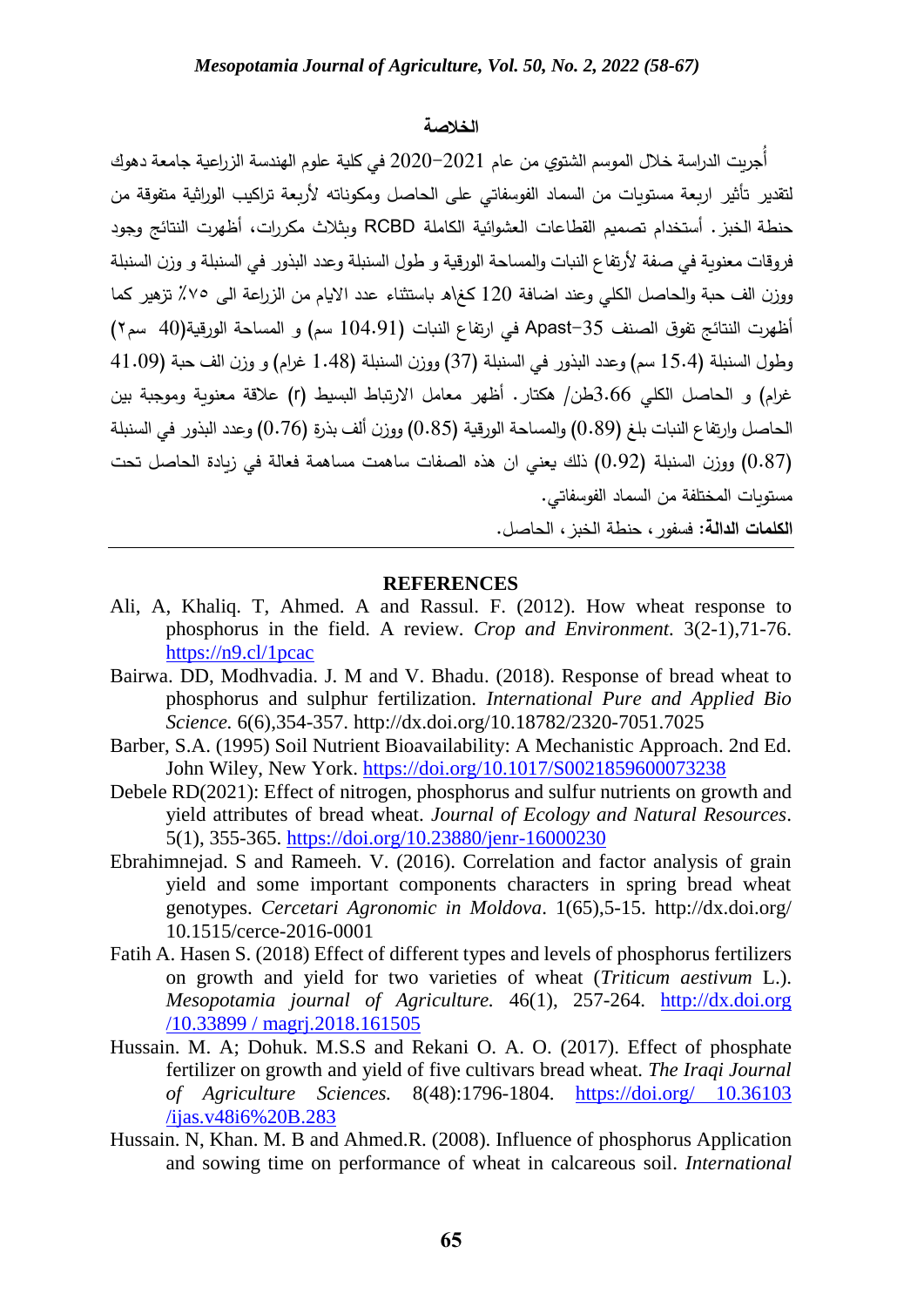*Journal of Agriculture and Biology*., 10: 399-404. [https://agris.fao.org/agris](https://agris.fao.org/agris-search/search.do?recordID=PK2009000570)[search/search.do?recordID=PK2009000570](https://agris.fao.org/agris-search/search.do?recordID=PK2009000570)

- Karamanos. R. E, Stone house.T. A and Flore. N. A. (2003). Response of winter wheat to nitrogen and phosphate fertilizer placement and time application. Canadian Journal of plant sciences. 83: 483-488. https://cdnsciencepub. Com /doi/pdf/10.4141/P02-183 10.4141/P02-07
- Melesse. Harfe.2017. Response of bread wheat varieties to N and P-fertilizer rates in ofla district, Southern. Tigray, Ethiopia. Academic Journal, 2(9): 1646- 1660.<https://doi.org/10.5897/AJAR2015.10545>
- Mohamed A. H. and Mohamed. O. M. (2020). Simple correlation and some genetic parameters of yield bread wheat genotypes and its components. *Journal of Research in Agriculture and Animal Science* 7(5):30-34.
- Moushumi.A, Masleh.U.D and Ilias.H.(2018). Study on growth and yield potential of promising wheat genotypes under modified agronomical practices. World Journal of Research and Review. 6(1):41-49.
- Muslim Rasul A. Khoshnaw and Akram O. Esmail.(2019). Effect of phosphorus fertilizer in Kurdistan region for wheat using dris methodology. *Mesopotamia Journal of Agriculture Vol. (47), Supplement III, 2019 Proceedings of the 3<sup>rd</sup>* International Agri. Confernce College of Agri. and Forestry, Univ. of Mosul and College of Agri. Engineering Sciences, Univ. of Duhok <https://www.iasj.net/iasj/download/36df2c814ce2aadd>
- Ortiz-Morasterio J.L, Pena.R.J, P fertilizer. W. H and Hede-H.A. (2002). Phosphorus use efficiency, grain yield and quality of Triticale and durum wheat under irrigated conditions. *Proceedings of the 5th international Triticale symposium June 30-July 5. Radzikow- Puland.* https://api. Semanticscholar. org/CorpusID:30727332
- Rodriguez H. and Fraga.R. (1999). Phosphate solubilizing Bacteria and their role in plant growth promotion. *Journal of Biotechnology Advance*. 17:319-339. [https://doi.org/10.1016/S0734-9750\(99\)00014-2](https://doi.org/10.1016/S0734-9750(99)00014-2)
- Sabri R.S, Rafii. M.Y., Ismail. M. R, Yosuff. O, Chukwu. S. C and Hasan.N. 2020. Assessment of agro-morphologic performance, genetic parameters and clustering pattern of newly developed blast resistant rice lines tested in four Environment. *Agronomy*,10:1098. [https://doi.org/ 10.3390/ agronomy](https://doi.org/%2010.3390/%20agronomy%2010081098)  [10081098](https://doi.org/%2010.3390/%20agronomy%2010081098)
- Shawl. A, Wassie. H. and Won Wosen. T. (2021). Effect of phosphorus and sulphur on yield and nutrient uptake of wheat on vertisols, North Central Ethiopia. *Heliyon.* 7(2)1-12.<https://doi.org/10.1016%2Fj.heliyon.2021.e06614>
- Tilahun, F. Abdurahman.H and Kafyalew A. (2020). Effect of phosphorus and determination of optimum nitrogen for bread wheat in Kofele District, West Arsi Zone of Oromia, Ethiopia. Journal od Scientific Agriculture (4). 6: 34- 36.

<https://doi.org/10.25081/jsa.2020.v4.6137>

- Timisina.T and D.G. Connor (2001). Productivity and management of rice-wheat cropping system: issues and challenges. Field Crops, Research, 69:93-132. [https://doi.org/10.1016/S0378-4290\(00\)00143-X](https://doi.org/10.1016/S0378-4290(00)00143-X)
- Valizaden. G. R, Rangel Z. and Rates.A-w (2002). Wheat genotypes differ in Growth and phosphorus Uptake when supplied with different sources and rate of